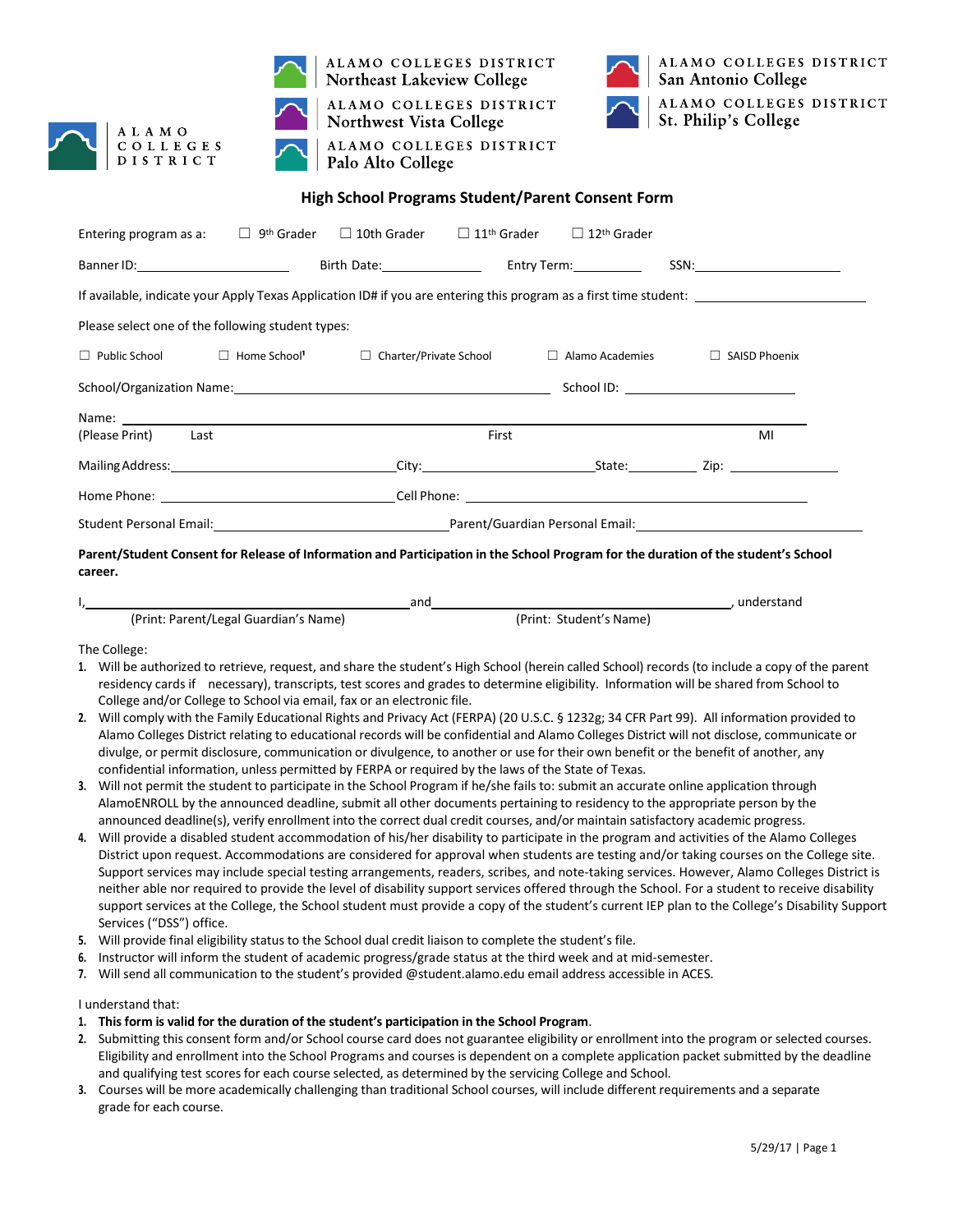



ALAMO COLLEGES DISTRICT **Northeast Lakeview College** 

ALAMO COLLEGES DISTRICT **Northwest Vista College** ALAMO COLLEGES DISTRICT Palo Alto College



# **High School Programs Student/Parent Consent Form**

- **4.** Courses held on the College campus (all instructional methods apply) may contain a mix of both School and traditional college students. Therefore, the subject matter of the course may be more complex and mature in nature and the expectation is that the student's behavior and performance will be equivalent to that of a college student.
- **5.** My child may be enrolled in dual credit courses approved by the School.
- **6.** Grades are awarded on a 4.0 scale at the College, and the School will convert them to the School letter grades according to its procedures.
- **7.** Grades earned in dual credit courses are based off the instructor's evaluation of the student's progress, the College grade may be different than School grade, will become part of the student's permanent academic record, and will be reflected on the College transcript.
- **8.** A student has a maximum of one (1) year from the end of the semester or term in which the final grade was issued to request a review of the grade or petition for a change of grade.
- **9.** Students who fail to verify enrollment in ACES, per each term's Census Date for the College, cannot contest enrollment thereafter. The submission of a School transcript will not be considered.
- **10.** Students must attend their dual credit class regularly and turn in all required assignments. Students may be withdrawn for lack of attendance and/or lack of progress. This attendance policy pertains to all students enrolled in any section of a dual credit course on any campus. If for any reason my child is not attending the dual credit class at the School regularly, he/she will be withdrawn from the class (includes students sent to alternative school and homebound students).
- **11.** Students underperforming are encouraged to withdraw the course before the Last Date to Withdraw deadline, after conferring with a counselor. If student remains in course after the Last Date to Withdraw, they will be awarded the grade earned.
- **12.** Students are responsible for knowing and adhering to the Last Date to Withdraw deadlines for withdrawal on the Alamo Colleges District Academic Calendar, accessible at **<http://alamo.edu/calendars/>**.
- **13.** Students are expected to meet academic standing as defined in the College catalog to continue in any of the School Programs offered through the Alamo Colleges District.
- **14.** Student struggling to maintain a passing grade will be provided with options for the student's successful completion or be advised by the instructor, School counselor, assigned School staff, or the College academic representative on consequences of withdrawing the dual credit course in order to minimize future problems related to admissions, financial aid, and scholarships.
- **15.** If a student plagiarizes a paper, or colludes or cheats in any dual credit class, the student will be subject to the disciplinary policies and procedures of the College. In some instances, severe cases may result in failure of the course and suspension from the School Program. Any disciplinary action will become part of the student's education record with the College district.
- **16.** Courses are generally transferrable; however, it is not the College's responsibility to ensure that the dual credit course(s) for which the student enrolls are transferable to the College/university the student plans to attend.
- **17.** If my child earnsthirty or more college credits, he/she may be considered a sophomore at some universities and this could affect scholarships and other financial opportunities. It is my responsibility to check with the receiving institution to determine how dual credit hours are handled.
- **18.** The School Program is now available for students in grades 9-12, as dual credit courses are available at your School.
- **19.** Students who choose to take regular college courses outside the School Program requirements will be admitted as Early Admit and responsible to meet all admission requirements for the program as well as pay full tuition and fees based off residency status for all courses. Any college credit earned is strictly college credit and is part of any School Program agreement. Please work with the College's Admission Office for the admission process and deadlines.
- **20.** Excluding Early College School, all students enrolled in School Programs *may not exceed a total of 14 courses throughout their time in School.*
- **21.** Students may participate in one or more School Program (Dual Credit and Alamo Academies or Early College School and Alamo Academies) provided that they *do not exceed a total of 14 courses throughout their time in School*. Students pursuing this option will require special Academic Advising in order to ensure completion in at least one School Program.
- **22.** Alamo Colleges District and the Colleges are not charging students tuition and fees, special program charges, textbook or instructional materials charges during their participation in any School Program. All associated cost will be waived and/or billed to the ISD/school per the adopted cost sharing model indicated in each ISD/Private/Charter school Memorandum of Understanding (MOU). *Home School students please review the information provided within the Home School Students section.*
- **23.** For additional information on School Programs, please visit **<http://www.alamo.edu/hsprograms>**.

### **¹Home School Students:**

I understand that:

**1.** All of the statements above and below apply to all Home School students.